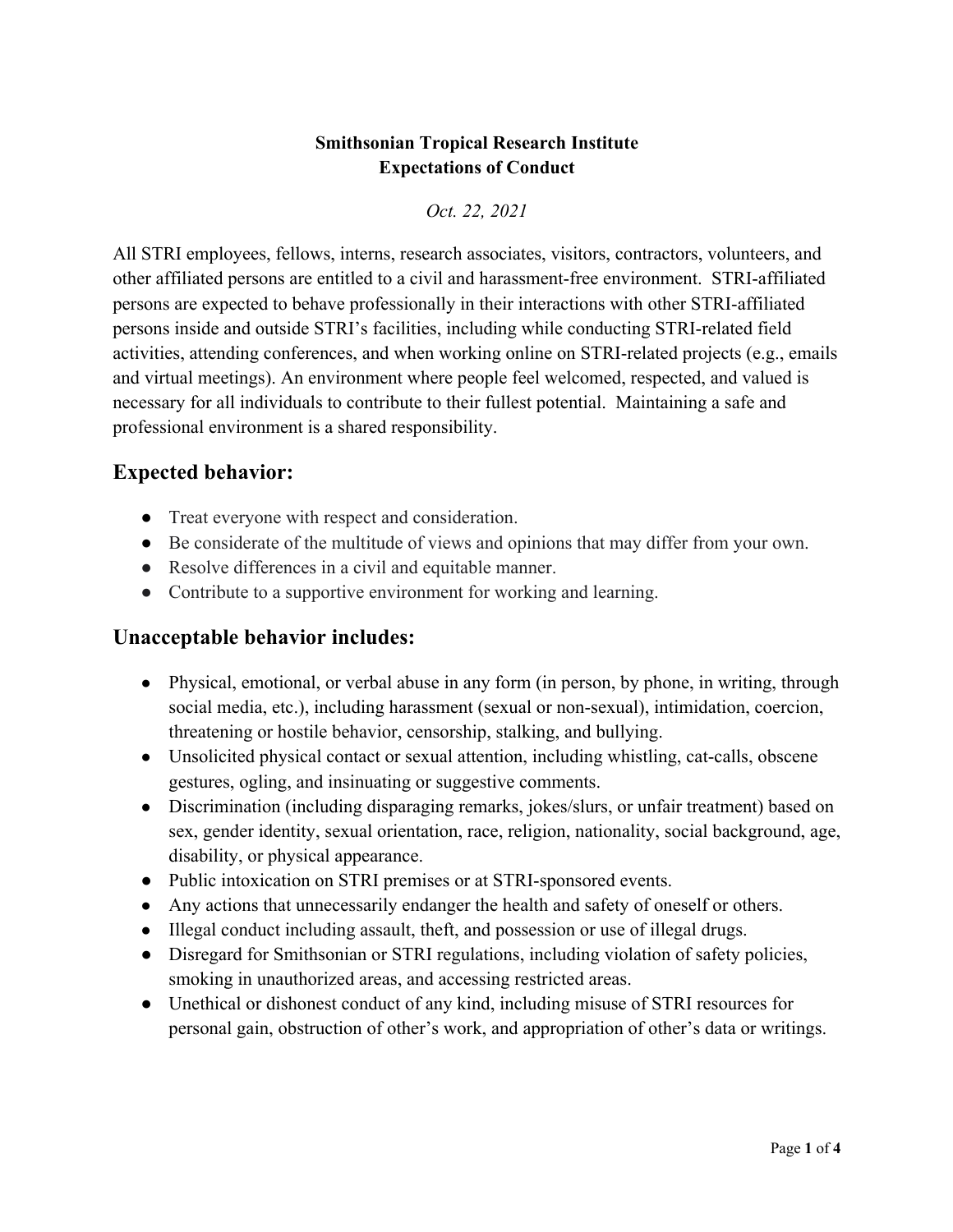### **What to do if you experience or witness inappropriate behavior**

If you experience or witness inappropriate behavior that cannot be immediately, easily, or comfortably resolved by speaking to the offender (for example, telling someone that their behavior makes you feel uncomfortable and asking them to stop), please make a record of the events and report the behavior.

#### **1. How to report incidents\*:**

### **STRI Human Resources Contact Information**

Jaime Velasco Office of Human Resources Smithsonian Tropical Research Institute (+507) 6379-8468 strireport $(a)$ si.edu

#### **SI Civil Program Contact Information**

Amanda Jones SI Civil Coordinator Smithsonian Institution (+001) 202-633-6379 jonesam@si.edu sicivil@si.edu www.si.edu/si-civil-program

#### **Any Smithsonian/STRI Supervisor**

STRI is committed to maintaining a work environment that is free from any form of harassment. All Smithsonian supervisors are obligated to report harassment that they witness or that is reported to them. *Retaliation against individuals who report inappropriate behavior is prohibited by Smithsonian policies.*

*\*Note* that reporting to STRI HR, SI Civil, or a supervisor is confidential *to the greatest extent possible*. Please see the SI Civil Handbook for further information regarding confidentiality. Completely confidential resources may be found below.

#### **2. How to speak to a confidential resource:**

If you are not sure about filing a report or would like to discuss your options or specific situation with an office that operates under principles of confidentiality, you may contact the Smithsonian Ombuds (Shadella Davis – (+001) 202-633-2008 / davissm@si.edu) or the Employee Assistance Program (Tim Holloman, Manager - hollomant@si.edu). The Employee Assistance Program is also available in multiple languages through Inova. More information about this may be found below: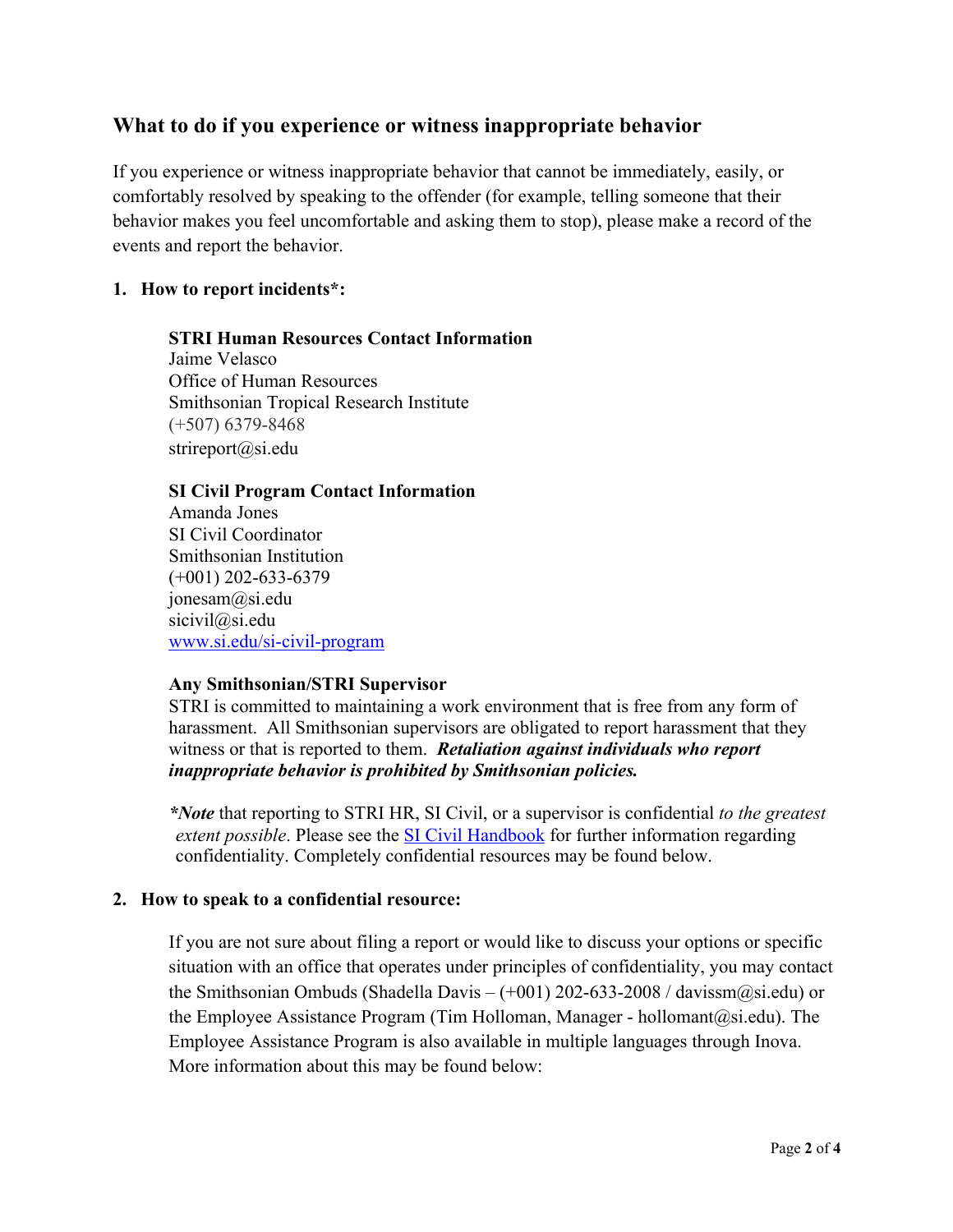#### **Inova Employee Assistance Program Contact Information**

This resource is available to STRI employees and STRI-affiliated individuals (fellows, research associates, post-docs, interns, etc.).

**Inova EAP Website** www.inova.org/eap

- Click on "Member Log-in" Username is Smithsonian, and password is EAP
- Select preferred language
- Click the LiveConnect chat button (if a Spanish-speaking counselor is needed you can request one)

**Inova EAP Phone** 1-800-346-0110 (can also call free through computer using Skype, if a Spanish-speaking counselor is needed you can request one)

### **Disciplinary actions**

Disciplinary actions for inappropriate behavior may range from a verbal or written warning, to expulsion from STRI premises, including loss of affiliation, privileges, and employment. Conduct that rises to the level of criminal activity may necessitate involvement of local law enforcement.

## **Definitions**

- **Bullying**  Abusive conduct involving threatening, humiliating, or intimidating behavior directed at one or more people by one or more perpetrators that interferes with the ability to work and is intended to cause physical or psychological harm.
- **Coercion** The use of threats or one's position or power to persuade someone to do something.
- **Harassment** –Unwelcome conduct that a reasonable person would find objectionable, when the behavior can reasonably be considered to adversely affect the work environment, or when an employment decision is based upon an individual's acceptance or rejection of such conduct. Harassing conduct is prohibited even if the actions are not based on a protected characteristic such as race or disability.
- **Retaliation** Adverse employment, academic or other actions against anyone reporting inappropriate behavior.
- **Sexual Harassment** Includes unwelcome sexual advances, requests for sexual favors, and other verbal or physical conduct of a sexual nature when the conduct is made as a condition of employment or when the conduct creates an intimidating, hostile, or offensive working environment.
- **Stalking** Repeatedly following, harassing, threatening, or intimidating someone, including by telephone, mail, electronic communication, or social media.